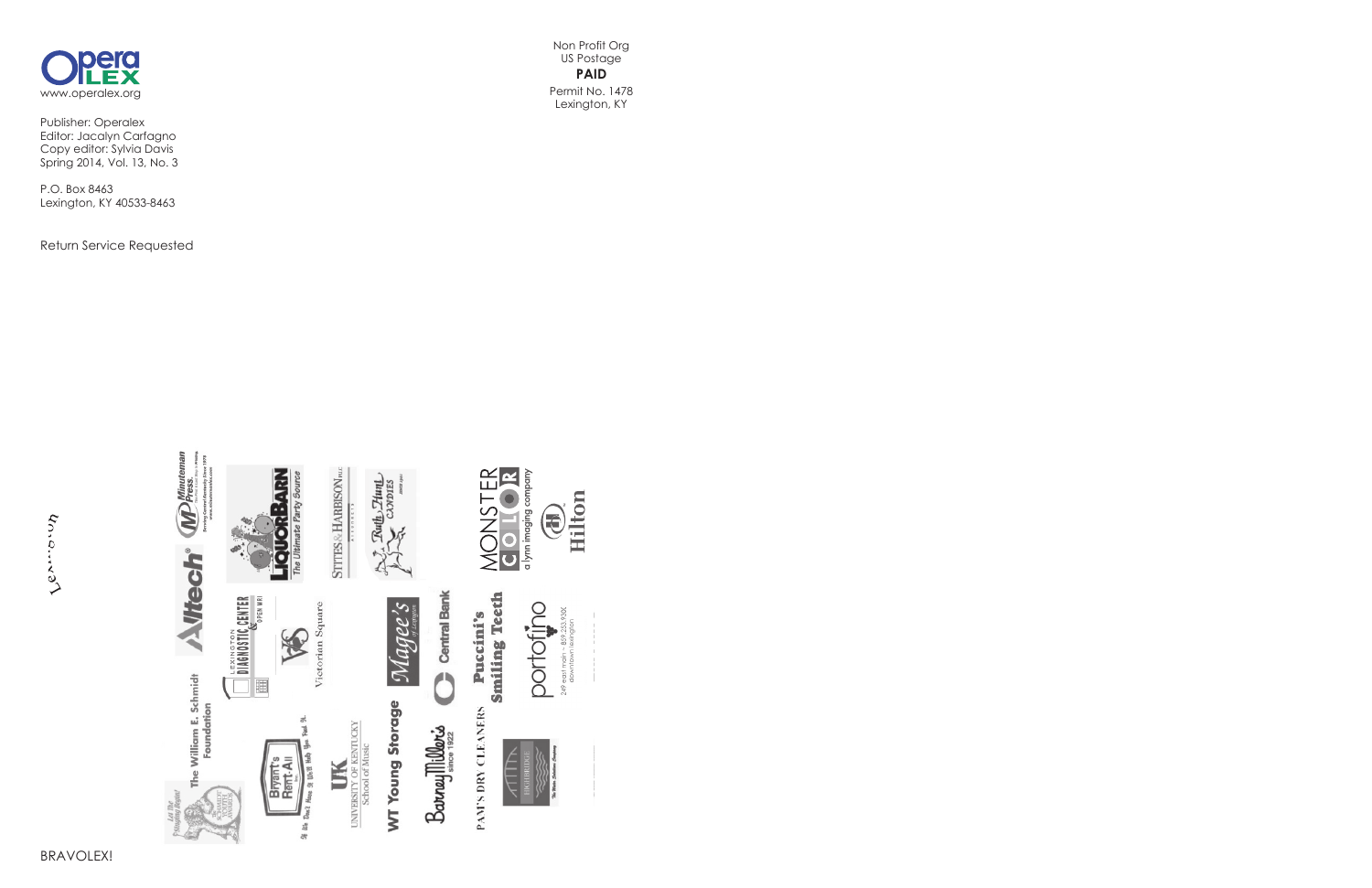Page 2

## WINE AND FOOD PAIRINGS, TOO

coaches to stagehands, lighting designers to choreographers, orchestra members to box office workers, it takes at least a village to put on the type of shows Central Kentucky audiences have come to expect.

| <b>Fncore</b>                                                                                                |                                                                                                             |  |
|--------------------------------------------------------------------------------------------------------------|-------------------------------------------------------------------------------------------------------------|--|
| <b>Address:</b><br>Patron's Table for 8 (\$2,000)<br>Patron's Table for 4 (\$1,000)<br>Single ficket (\$125) | Number of tables:<br>Number of tables:<br>Number of fickets:                                                |  |
|                                                                                                              |                                                                                                             |  |
| Card no.<br>Signature:                                                                                       |                                                                                                             |  |
|                                                                                                              |                                                                                                             |  |
| We have enclosed a check made out to OperaLex                                                                |                                                                                                             |  |
|                                                                                                              | Mail form to: OperaLex, Encore! tickets, P.O. Box 8463, Lexington, KY 40533-8463<br>Questions? 859-225-6209 |  |

The evening will conclude with a live auction led by Keeneland Director of Auctioneers Ryan Mahan followed by captivat-

| ographors, ordnostra mombors to box omoc workcrs,        | CCIO ilyan mandri iollowca by captival-            |
|----------------------------------------------------------|----------------------------------------------------|
| it takes at least a village to put on the type of shows  | ing performances from our UKOT stars.              |
| Central Kentucky audiences have come to expect.          | A limited number of reserved Patron's Tables,      |
| Also new is Encore!, the annual spring fundraiser        | with select wine and food pairings, sommelier-     |
| formerly called Prelude. Hosted by OperaLex's new        | level service and gifts, are still available for   |
| sponsor, Keeneland, guests will receive a red-carpet     | \$2,000 for eight people and \$1,000 for four.     |
| welcome at the Sales Pavilion for an elegant evening of  | Individual tickets cost \$125. Tickets can be pur- |
| food, wine, spirits, and beer paired with encore perfor- | chased on the OperaLex website at operalex.        |
| mances from the stars of UKOT's recent productions.      | org or by mailing in the form found below.         |
| A new, high-tech feature of Encore! will be elec-        | Encore! continues to have the support of our Fou   |
| tronic bidding for the silent auction where bou-         | ing Sponsors, Liquor Barn, and Bryant's Rent-All.  |
| tiques will feature unique experiences and one-          | Don't miss this extraordinary opportunity to sup-  |
| of-a-kind items. Volunteers will also help guests        | port OperaLex and UKOT, and to experience          |
| enjoy the convenience of bidding at their seats.         | what promises to be the event of the season.       |
|                                                          |                                                    |
|                                                          |                                                    |

Encore! continues to have the support of our Found-

#### **From Page 1**

Page 7

SPRiNG 2014

### **TalkingwithTedrin**



After the beautifully sung performances of *Don Giovanni* by UK Opera Theatre back in March, I realized that I have never discussed the many wonderful recordings of Mozart's greatest masterpiece in this column. No doubt some of those timeless tunes are still ringing in your ears, so here are some options for deepening your love affair with the Don!

There are so many excellent recordings of this opera that you can hardly go wrong by just picking one, seriously. But of course, I do have favorites.

My overall first place is the 1991 traversal led by Riccardo Muti with the Vienna Philharmonic, who play the opera as if they own it. The leading roles of the Don and his sidekick Leporello are sung with relish by William Shimell and Samuel Ramey, but I love this

> recording so much because of the supporting roles. Carol Vaness is simply the best Donna Elvira I have ever heard, and Cheryl Studer as Donna Anna and Frank Lopardo as Don Ottavio are also superb. Susanne Mentzer is my favorite Zerlina ever, and her Masetto, Natale de

Carolis, and the Commendatore, Jan-Hendrik Rootering, round out the world-class cast. However, my favorite portrayal of *Don Giovanni*  himself is that by Sherrill Milnes, who brings the right blend of swaggering testosterone and swooning poetry to this archetypal character. His Leporello in the 1977 recording is the sturdy Walter Berry, and the Commendatore is the redoubtable John Macurdy. I also like the elegance and gorgeous tone Anna Tomowa-Sintow brings to the role of Donna Anna. Peter Schreier and Teresa Zylis-Gara are somewhat bland as Ottavio and Elvira, and Edith Mathis as Zerlina is downright boring, though presenting a pretty, pearly tone at all times. Karl Böhm

is the conductor of the Vienna Philharmonic, again – perhaps they DO own it!

Finally, if you want an older recording offering "Golden Age" singers, many still consider Cesare Siepi the greatest Don of all time. He is certainly insouciant and patrician in this 1955 recording, and his Leporello, the Italian bass Fernando Corena, is appealingly low-brow by contrast. Suzanne Danco is probably my favorite

> Donna Anna, because she really brings out the crazy in the character, with thrilling tone. Lisa della Casa and Anton Dermota are a distinguished Elvira and Ottavio respectively, and Hilde Gueden makes an especially appealing Zerlina. The conductor is Josef Krips, and the orchestra is, guess who? Drum roll, please … the Vienna Philharmonic!

## So many *Giovannis,* which is best?

#### **By Tedrin Blair Lindsay, PhD**

**Dr. Lindsey is your guide to the opera.**

#### *Don Giovanni --* **Tedrin's top recordings**

**Muti/Vienna** (1991), EMI Classics 5-00850-2 **Böhm/Vienna** (1977)Deutsche Grammophon 00289-477-5655 **Krips/Vienna** (1955) Decca Legends 5365948

**"Suzanne Danco is probably my favorite Donna Anna, because she really brings out the crazy in the character."**

**And the winner is..... Riccardo Muti and the Vienna Philharmonic!**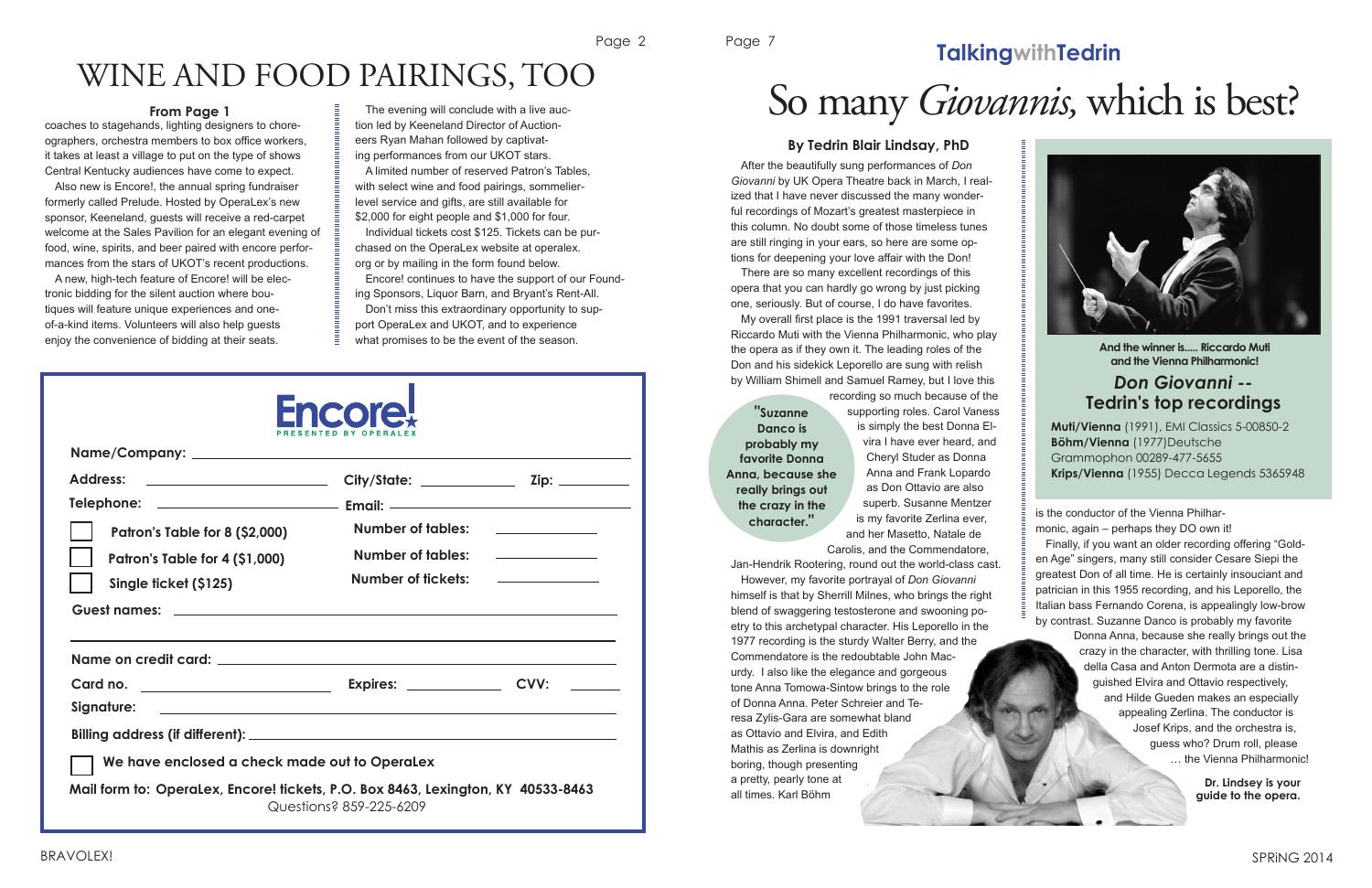In recent years, we have heard that the stated objective of the University of Kentucky Opera Theatre and vocal music program is "to become one of the premiere training grounds for young singers in the country." We've watched the steady progress in that direction and are now seeing this goal realized. UK does some of the best and most innovative productions of any collegiate company anywhere. We can all be very proud.

Of course, one of the primary reasons for the highlevel performances is the superior quality of students the UKOT attracts. Many of these young singers are incredibly talented. They come here and stay for a few years. They perform. We watch them, cheer for them, get to know them. Then they leave to seek their continued fortunes in new places, taking advantage of new opportunities. And we miss them.

This spring is no different than most, as some of our favorite performers and friends move on to other places. Here is a brief update of where some of these young people will be going as they conclude their studies:

#### **Gabrielle Barker**

Gabrielle Barker will remain in Lexington during the upcoming year, continuing to perform with UKOT. She will be Johanna in *Sweeney Todd* in the fall and the Doll in the spring production of *Tales of Hoffman*.

#### **Robert Bosworth**

Robert Bosworth is attending the Music Academy of the West this summer, and in the fall will begin a master's degree in accompanying at the Manhattan School of Music.

#### **Jermaine Brown Jr.**

Jermaine Brown Jr., who has spent the last semester doing a production of *Porgy and Bess* in Copenhagen, will move to New York City this fall to pursue his musical theater dreams.

#### **Wanessa Campelo**

Wanessa Campelo will take a rest in Brazil to visit family and friends before returning to Kentucky to sing with SOOP in the fall and in *The Tales of Hoffmann* in the spring in the role of Nicklausse.

#### **Michelle Fulton**

Michelle Fulton will work toward a master's degree in French at UK, after which she plans to pursue advanced degrees in vocal performance.

#### **Sarah Klopfenstein**

Sarah Klopfenstein will perform in *Carmen* and *Madama Butterfly* this summer with Cincinnati Opera. She plans to continue auditioning while she maintains her private voice studio in Lexington and collaborates with ACE on projects.

#### **Sarah Lawson**

Sarah Lawson will take a physics course over the summer before starting work on her master's degree in speechlanguage pathology this fall at the University of Tennessee.

#### **Daisha Togawa**

Daisha Togawa will be moving with her husband to Oklahoma. She plans to perform and continue studying music.

#### **Alyssa Pendleton**

Alyssa Pendleton will be taking the coming year off from academic work and performance, then audition for graduate programs in the spring of 2015.

#### **Markel Reed**

Markel Reed is off to Chicago where he has a contract to sing with the chorus of the Chicago Lyric Opera.

#### **Laikin Simons**

Laikin Simons will be pursuing a master of musical arts degree in voice from the Cincinnati Conservatory of Music.

#### **Samuel Themer**

Samuel Themer has been cast in the UKOT's Schmidt Opera Outreach Program (SOOP) show for the fall.

#### **Matt Turner**

Matt Turner will be a studio artist at Wolf Trap Opera Company this summer and is returning to UK as an alumnus to perform the title role of *Sweeney Todd* in the fall and Crespel in *Tales of Hoffmann*.

#### **Dana Vogel**

Dana Vogel will attend graduate school at UK this fall in communication sciences and disorders.

#### **Jacob Waid**

Jacob Waid will sing the role of Jean Valjean in *Les Misérables* at The Prizery Community Arts Center in Virginia; perform in a new musical, *Half-Stitched*, in Ohio, and portray Shrek in the Broadway national tour of *Shrek*.

**– Anne Taul**



## And they're off! UKOT graduates head to new opportunities

Page 3

#### *Grand Night*

**What:** *It's a Grand Night for Singing! 2014* **When:** June 13, 14, 20 & 21 at 7:30 p.m. June 15 and 22 at 2:00 p. m. **Where:** Singletary Center for the Arts, **Cost:** \$17 to \$45. Visit www.ukoperatheatre. org or call 859-257-4929

UK Campus

If ever there was a year for celebrating the end of winter, this is it. Fortunately, we have a perfect way to welcome warmer weather, flowers and flowering trees, and renewed energy after being cooped up for so long. The 22nd year of the UK Opera Theater's wonderful Broadway Revue, *It's a Grand Night for Singing*, is not to be missed!

I have not had the joy of seeing the first 21 *Grand Nights*, but after viewing several videos, I am excited. In the past, talented singers, dancers, and musicians have stirred the audience with everything from early rock 'n' roll through songs from *Les Misérables*. Every year, the costumes and sets are more sumptuous, and the per-

#### formances maintain an extremely high standard. Even on video, the energy and excitement come through.

I could clearly see audiences responding to the energy. As a finale, we get to join in singing the "theme song." I can hardly wait. I love to sing in the shower

and when alone in my car, but my voice is so unlovely that, when I do sing in front of people, even my dearest family and friends are tempted to just put a bag over my head. I did sing along during a recent Queen tribute concert, but I doubt anyone heard me. As my teen-aged niece told her mother, "There were people head-banging to the music that were even older than Aunt Dorothy!"

I know that *It's a Grand Night* will capture a wide audience the same way. I will be there, ready to enjoy an upbeat experience that should kick off a wonderful summer. Look for me at the matinee on June 15, seated in row

H, near the aisle, probably with a bag over my head.

**– Dorothy Carter**

# It will be a grand show, night or day

#### First timer ready to join in for final song in Broadway revue

**The special energy of** *Grand Night* **has thrilled audiences for over two decades.**